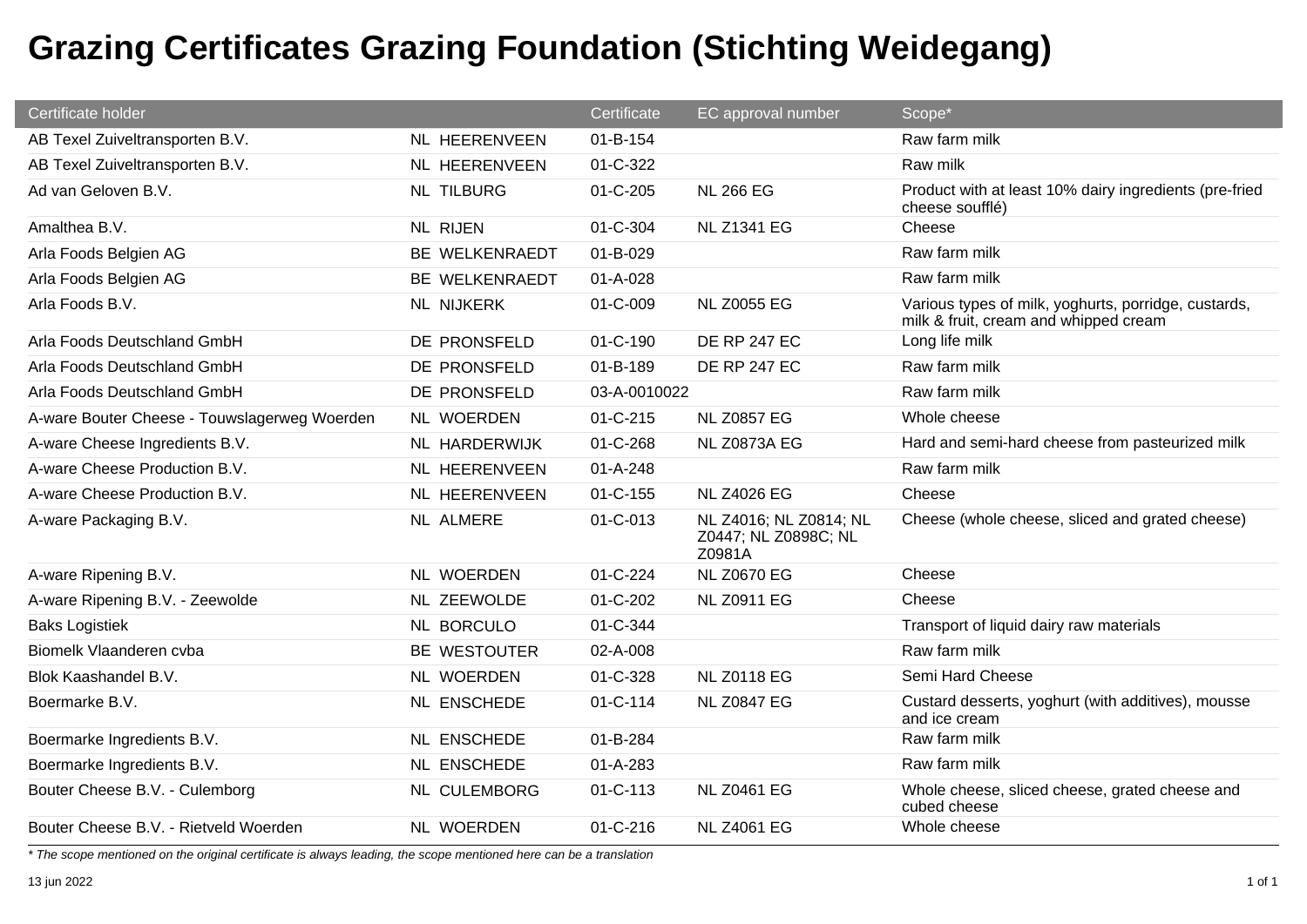| Certificate holder                      |                     | Certificate    | EC approval number                       | Scope*                                                                                                                                                           |
|-----------------------------------------|---------------------|----------------|------------------------------------------|------------------------------------------------------------------------------------------------------------------------------------------------------------------|
| <b>Bouter Group Borrelgemak</b>         | NL ALMERE           | 01-C-217       | <b>NL Z4051 EG</b>                       | Sliced cheese                                                                                                                                                    |
| <b>Bracamonte Convenient Kitchen</b>    | NL WEESP            | 01-C-341       | <b>NL Z0847</b>                          | Yoghurt                                                                                                                                                          |
| BVBA van Betsbrugge Lieven              | BE DEINZE           | 02-B-004       |                                          | Raw milk                                                                                                                                                         |
| Catharinadal kaasmakerij                | BE HAMONT-ACHEL     | $01 - A - 235$ | <b>B HP567 EG</b>                        | Raw farm milk                                                                                                                                                    |
| Catharinadal kaasmakerij                | BE HAMONT-ACHEL     | 01-C-234       | <b>B HP567 EG</b>                        | Butter, (drinking)yoghurt and cheese                                                                                                                             |
| Coferme                                 | BE BAILEUX          | 02-B-010       |                                          | Transport of raw farm milk                                                                                                                                       |
| Coferme                                 | <b>BE BAILEUX</b>   | 02-A-010       |                                          | raw farm milk                                                                                                                                                    |
| Colruyt Group N.V.                      | BE HALLE            | $01 - C - 240$ | <b>BE CO 105 EG</b>                      | Sliced cheese (slices, apero cubes and pieces)                                                                                                                   |
| <b>CONO Kaasmakers</b>                  | NL WESTBEEMSTER     | 01-A-006       |                                          | Raw farm milk                                                                                                                                                    |
| <b>CONO Kaasmakers</b>                  | NL WESTBEEMSTER     | 01-C-008       | <b>NL Z0306 EG</b>                       | Cheese, cream and skimmed milk concentrate                                                                                                                       |
| <b>CONO Kaasmakers</b>                  | NL WESTBEEMSTER     | 01-B-007       | <b>NL Z0306 EG</b>                       | Raw farm milk                                                                                                                                                    |
| Conveni Landgraaf B.V.                  | NL LANDGRAAF        | 01-C-275       | EU 216284                                | Product with at least 10% dairy ingredients (meat<br>substitute from meadow dairy)                                                                               |
| Coöperatie Ekomelk Holland U.A.         | NL DREUMEL          | $01 - A - 212$ |                                          | Raw farm milk                                                                                                                                                    |
| Coöperatie Ekomelk Holland U.A.         | <b>NL DREUMEL</b>   | 01-B-213       |                                          | Raw farm milk                                                                                                                                                    |
| Coöperatie Hollandsche Meesters         | <b>NL RHENEN</b>    | 01-B-345       | <b>NL Z2180 EG</b>                       | <b>Raw Milk</b>                                                                                                                                                  |
| Coöperatie Hollandsche Meesters         | <b>NL RHENEN</b>    | 01-C-258       | <b>NL Z2180 EG</b>                       | Raw Milk Farmhouse Cheese ('Boerenkaas') and<br>Farmhouse Cheese ('Kaas van de boerderij') and<br>Cheese (Kaas)                                                  |
| Coöperatie Hollandsche Meesters         | <b>NL RHENEN</b>    | $01 - A - 257$ | <b>NL Z2180 EG</b>                       | Raw farm milk                                                                                                                                                    |
| Coöperatie NoorderlandMelk U.A.         | <b>NL GRONINGEN</b> | $01 - A - 016$ |                                          | Raw farm milk                                                                                                                                                    |
| Coöperatieve Zuivelfabriek Rouveen U.A. | <b>NL ROUVEEN</b>   | $01 - A - 023$ |                                          | Raw farm milk                                                                                                                                                    |
| Coöperatieve Zuivelfabriek Rouveen U.A. | <b>NL ROUVEEN</b>   | 01-C-024       | <b>NL Z0022 EG</b>                       | Cream and cheese types: Leiden cheese, Frisian<br>clove cheese, Gouda and Gouda cumin cheese,<br>various types with varying fat levels with and without<br>herbs |
| Coöperatieve Zuivelfabriek Rouveen U.A. | <b>NL ROUVEEN</b>   | 01-B-022       |                                          | Transport of raw farm milk                                                                                                                                       |
| Cor Segers B.V.                         | NL DE MORTEL        | 01-C-012       | NL Z0887 EG; NL Z0883<br>EG; NL Z0882 EG | Natural cheese and foil cheese                                                                                                                                   |
| Dalco Food B.V.                         | NL OSS              | 01-C-105       | <b>NL 185 EG</b>                         | Product with at least 10% dairy ingredients (meat<br>substitute from meadow dairy)                                                                               |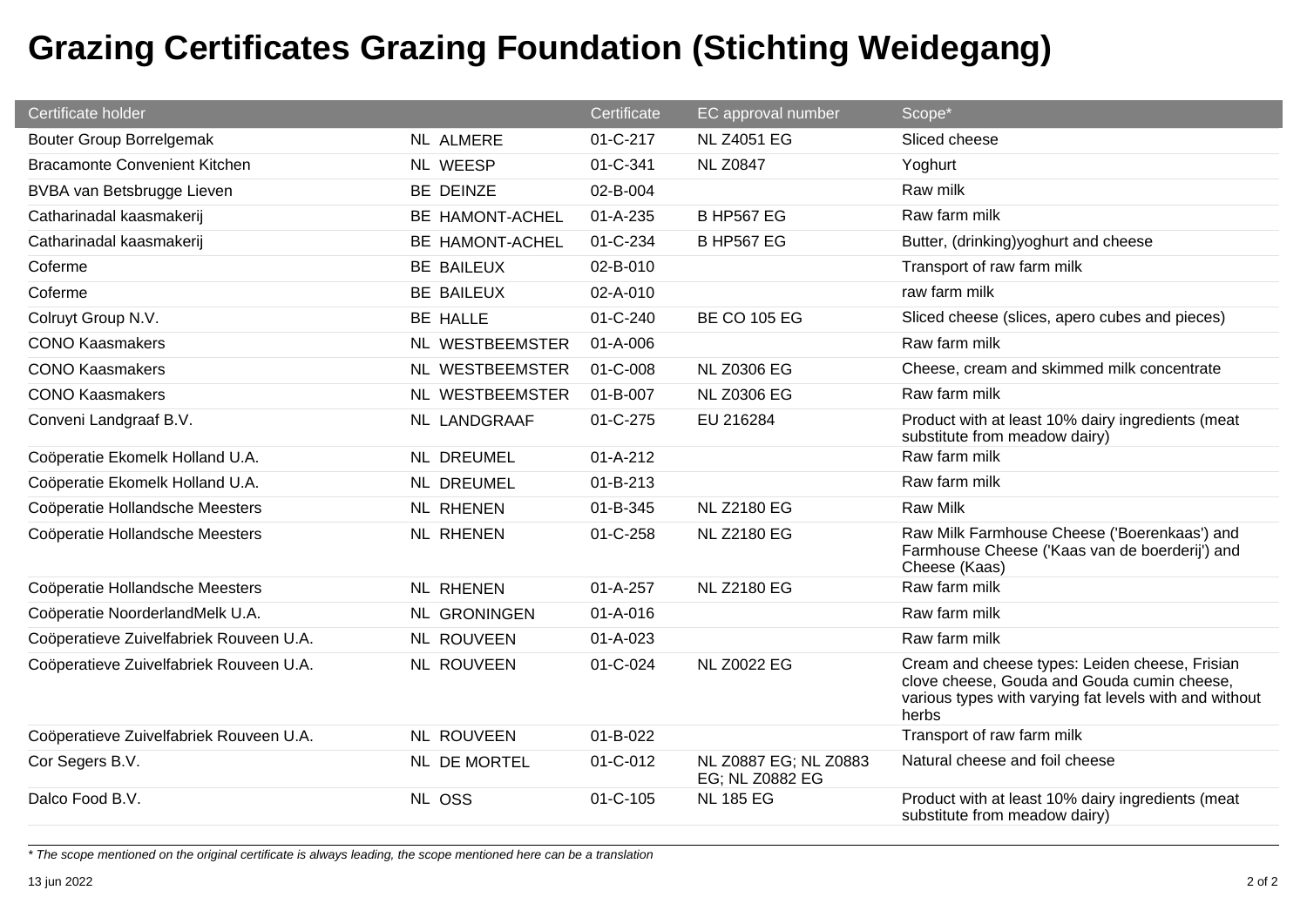| Certificate holder                          |                             | Certificate    | EC approval number           | Scope*                                                                                                |
|---------------------------------------------|-----------------------------|----------------|------------------------------|-------------------------------------------------------------------------------------------------------|
| Dalco Food B.V.                             | NL OSS                      | 01-C-107       | Locatie Oosterhout           | Product with at least 10% dairy ingredients (meat<br>substitute from meadow dairy)                    |
| De Goey Kaas Holland Warehouse              | NL WOERDEN                  | 01-C-037       | <b>NL Z0678 EG</b>           | Various types of Gouda cheese                                                                         |
| De Graafstroom                              | NL BLESKENSGRAAF            | $01 - A - 158$ | <b>NL Z0173 EG</b>           | Raw farm milk                                                                                         |
| De Graafstroom                              | NL BLESKENSGRAAF            | 01-C-160       | <b>NL Z0173 EG</b>           | Cheese                                                                                                |
| De Graafstroom                              | NL BLESKENSGRAAF            | 01-B-159       | <b>NL Z0173 EG</b>           | Raw farm milk                                                                                         |
| De Groshoeve                                | NL HOOGMADE                 | 01-A-249       | <b>NL Z1337 EG</b>           | Raw farm milk                                                                                         |
| De Groshoeve                                | NL HOOGMADE                 | $01 - C - 250$ | <b>NL Z1337 EG</b>           | Raw Milk Farmhouse Cheese ('Boerenkaas')                                                              |
| De Lange Hoeve B.V.                         | NL GENDEREN                 | 01-C-254       | <b>NL Z1241 EG</b>           | Raw Milk Farmhouse Cheese ('Boerenkaas')                                                              |
| De Lange Hoeve B.V.                         | NL GENDEREN                 | $01 - A - 253$ | <b>NL Z1241 EG</b>           | Raw farm milk                                                                                         |
| De Leidse Kaas koe                          | NL ZOETERWOUDE              | 01-A-063       | <b>NL Z1904 EG</b>           | Raw farm milk                                                                                         |
| De Leidse Kaas koe                          | <b>NL ZOETERWOUDE</b>       | 01-C-064       | <b>NL Z1904 EG</b>           | Raw Milk Farmhouse Cheese ('Boerenkaas')                                                              |
| De Producent B.A.                           | NL MOORDRECHT               | 01-C-259       | <b>NL Z4079 EG</b>           | Raw Milk Farmhouse Cheese ('Boerenkaas'),<br>Farmhouse Cheese ('Kaas van de boerderij') and<br>cheese |
| De Roller B.V.                              | <b>NL BARNEVELD</b>         | 01-C-273       | <b>NL 709 EG</b>             | Vegetarian smoked sausage (rookworst)                                                                 |
| De Zuivelhoeve Produktie B.V.               | <b>NL HENGELO</b>           | 01-C-026       | <b>NL Z1317 EG</b>           | Custard, yoghurt, porridge (with and without fruits and<br>with and without top cup)                  |
| <b>Divers Pack</b>                          | NL WOERDEN                  | $01 - C - 115$ | <b>NL Z0806 EG</b>           | Sliced cheese                                                                                         |
| DMK Deutsches Milchkontor GmbH              | DE BREMEN                   | 01-B-286       |                              | Raw farm milk and condensed milk                                                                      |
| DMK Deutsches Milchkontor GmbH              | DE BREMEN                   | 01-A-285       |                              | Raw farm milk                                                                                         |
| DMK Deutsches Milchkontor GmbH, Everswinkel | DE EVERSWINKEL              | $01 - C - 156$ | <b>DE-NW 508 EG</b>          | Pasteurised milk (packed and bulk)                                                                    |
| DMK Deutsches Milchkontor GmbH - Holdorf    | DE HOLDORF                  | 01-C-157       | <b>DE-NI 016 EG</b>          | Condensed milk                                                                                        |
| DMK Deutsches Milchkontor GmbH - Neubörger  | DE NEUBÖRGER                | 01-C-297       | <b>DE NI 109 EG</b>          | Yoghurt (0-10% fat)                                                                                   |
| DOC Kaas B.V.                               | NL HOOGEVEEN                | 01-C-127       | NL Z0059 EG; NL Z0059D<br>EG | Natural cheese, foil cheese, cream and skimmed milk<br>concentrate                                    |
| DOC Kaas B.V.                               | NL HOOGEVEEN                | $01 - A - 144$ |                              | Raw farm milk                                                                                         |
| Eijssen Dairy B.V.                          | NL MAASTRICHT-AIRP 01-C-199 |                | <b>NL Z1655 EG</b>           | Sour dairy products                                                                                   |
| Eisenga Kaas B.V.                           | NL OOSTERWOLDE              | $01 - C - 214$ | <b>NL Z0110 EG</b>           | Whole and sliced cheese                                                                               |
| ExpertCheese B.V.                           | NL HOOGEVEEN                | 01-C-172       | <b>NL Z4040 EG</b>           | <b>Blocks of cheese</b>                                                                               |

*\* The scope mentioned on the original certificate is always leading, the scope mentioned here can be a translation*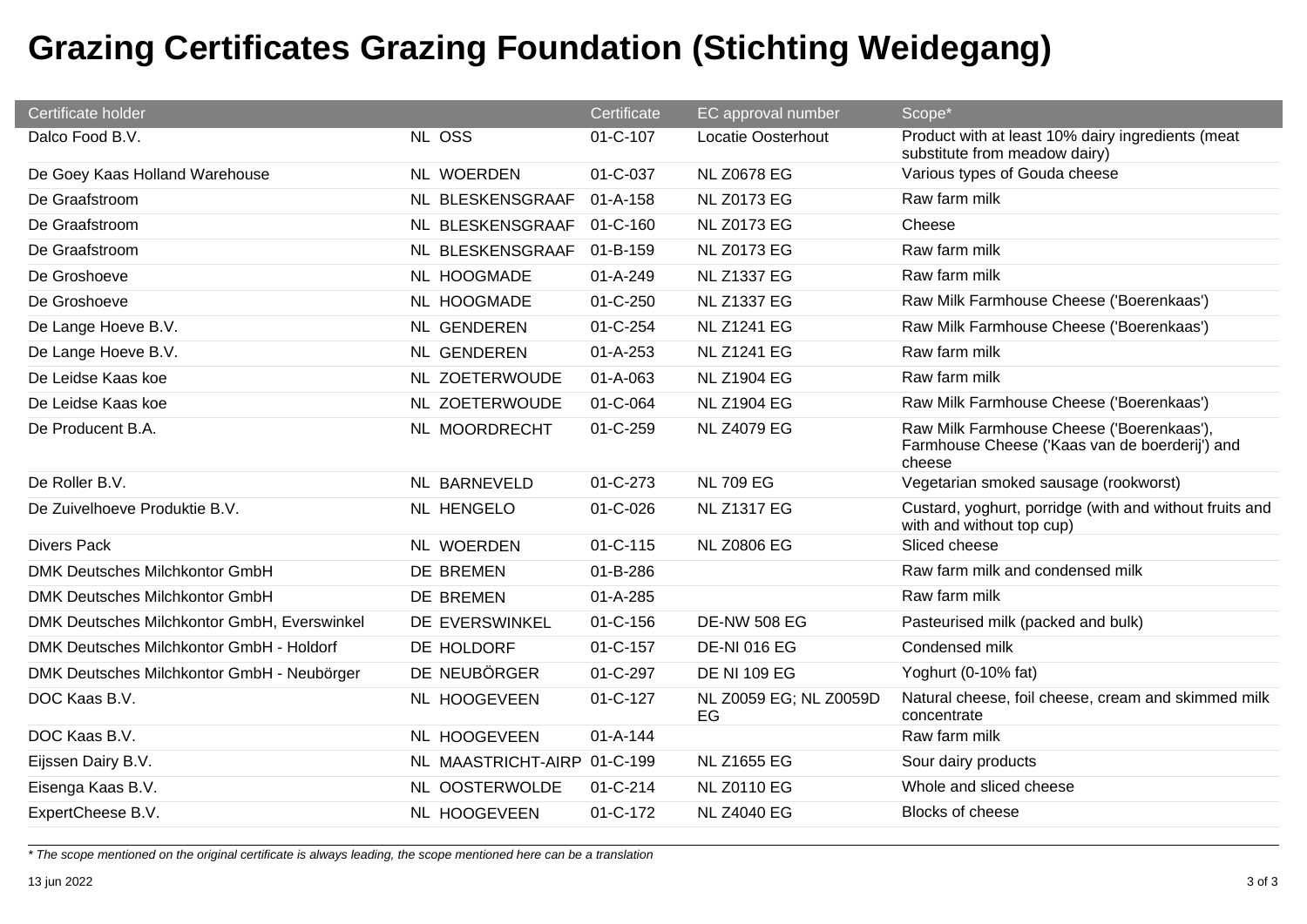| Certificate holder                     |                           | Certificate    | EC approval number                                                                                                                                                                                                                | Scope*                                                                                        |
|----------------------------------------|---------------------------|----------------|-----------------------------------------------------------------------------------------------------------------------------------------------------------------------------------------------------------------------------------|-----------------------------------------------------------------------------------------------|
| Fa. Gebr. Korevaar                     | NL BRANDWIJK              | 01-C-052       | <b>NL Z1138 EG</b>                                                                                                                                                                                                                | Raw Milk Farmhouse Cheese ('Boerenkaas')                                                      |
| Fa. Gebr. Korevaar                     | NL BRANDWIJK              | 01-A-051       | <b>NL Z1138 EG</b>                                                                                                                                                                                                                | Raw farm milk                                                                                 |
| Fa. Gebr. W. en G. van den Heuvel      | NL MOLENAARSGRAA 01-C-080 |                | <b>NL Z1464 EG</b>                                                                                                                                                                                                                | Raw Milk Farmhouse Cheese ('Boerenkaas') and<br>Farmhouse Cheese ('Kaas van de boerderij')    |
| Fa. Gebr. W. en G. van den Heuvel      | NL MOLENAARSGRAA 01-A-079 |                | <b>NL Z1464 EG</b>                                                                                                                                                                                                                | Raw farm milk                                                                                 |
| Fa Hoogendoorn                         | NL HEKENDORP              | 01-A-049       | <b>NL Z1309 EG</b>                                                                                                                                                                                                                | Raw farm milk                                                                                 |
| Fa Hoogendoorn                         | NL HEKENDORP              | 01-C-050       | <b>NL Z1309 EG</b>                                                                                                                                                                                                                | Raw Milk Farmhouse Cheese ('Boerenkaas')                                                      |
| Fam. Van Schie                         | NL POLSBROEK              | 01-A-057       | <b>NL Z1592 EG</b>                                                                                                                                                                                                                | Raw farm milk                                                                                 |
| Fam. Van Schie                         | NL POLSBROEK              | 01-C-058       | <b>NL Z1592 EG</b>                                                                                                                                                                                                                | Raw Milk Farmhouse Cheese ('Boerenkaas') and<br>Farmhouse Cheese ('Kaas van de boerderij')    |
| Fam. V.d. Graaf                        | <b>NL STOLWIJK</b>        | $01 - A - 059$ | <b>NL Z1698 EG</b>                                                                                                                                                                                                                | Raw farm milk                                                                                 |
| Fam. V.d. Graaf                        | <b>NL STOLWIJK</b>        | 01-C-060       | <b>NL Z1698 EG</b>                                                                                                                                                                                                                | Raw Milk Farmhouse Cheese ('Boerenkaas')                                                      |
| Fam. Wahle                             | NL ZEVENHOVEN             | 01-C-084       | <b>NL Z1879 EG</b>                                                                                                                                                                                                                | Raw Milk Farmhouse Cheese ('Boerenkaas')                                                      |
| Fam. Wahle                             | NL ZEVENHOVEN             | 01-A-083       | <b>NL Z1879 EG</b>                                                                                                                                                                                                                | Raw farm milk                                                                                 |
| <b>Farm Dairy</b>                      | NL LELYSTAD               | 01-C-011       | <b>NL Z0816 EG</b>                                                                                                                                                                                                                | Milk, custard, yoghurt with and without additives                                             |
| <b>Farmel Cheese Products</b>          | NL EMMELOORD              | 01-C-339       |                                                                                                                                                                                                                                   | Cheese                                                                                        |
| Farmel Dairy B.V.                      | NL EMMELOORD              | 02-A-012       |                                                                                                                                                                                                                                   | Raw farm milk                                                                                 |
| Fa. van Kesteren-Verwijs               | NL MOLENAARSGRAA 01-A-312 |                | <b>NL Z2227 EG</b>                                                                                                                                                                                                                | farm milk                                                                                     |
| Fa. van Kesteren-Verwijs               | NL MOLENAARSGRAA 01-C-303 |                | <b>NL Z2227 EG</b>                                                                                                                                                                                                                | Farm cheese                                                                                   |
| First Processing Company BV            | NL HENGELO                | 01-C-329       | <b>NL Z1317 EG</b>                                                                                                                                                                                                                | Pasteurized whole and skimmed milk                                                            |
| FrieslandCampina Belgium N.V. - Aalter | BE AALTER                 | 02-A-001       |                                                                                                                                                                                                                                   | Raw farm milk                                                                                 |
| FrieslandCampina B.V.                  | NL AMERSFOORT             | 01-C-001       | NL Z0094 EG; NL Z0005<br>EG; NL Z0027 EG; NL<br>Z0034 EG; NL Z0160 EG;<br>NL Z0356 EG; NL Z0113<br>EG; NL Z0733 EG; Bakker<br>Logistiek, Zeewolde en<br>Tilburg; BE CO021 EG; NL<br>Z0217B EG; NL Z0217 EG;<br><b>NL Z0310 EG</b> | Cheese and cream                                                                              |
| FrieslandCampina B.V.                  | NL AMERSFOORT             | 01-C-002       | BE M322A EG; NL Z0039<br>EG; NL Z0035 EG; BE                                                                                                                                                                                      | BE M322A: UHT milk (skimmed, semi-skimmed and<br>whole), UHT milk with additives (calcium and |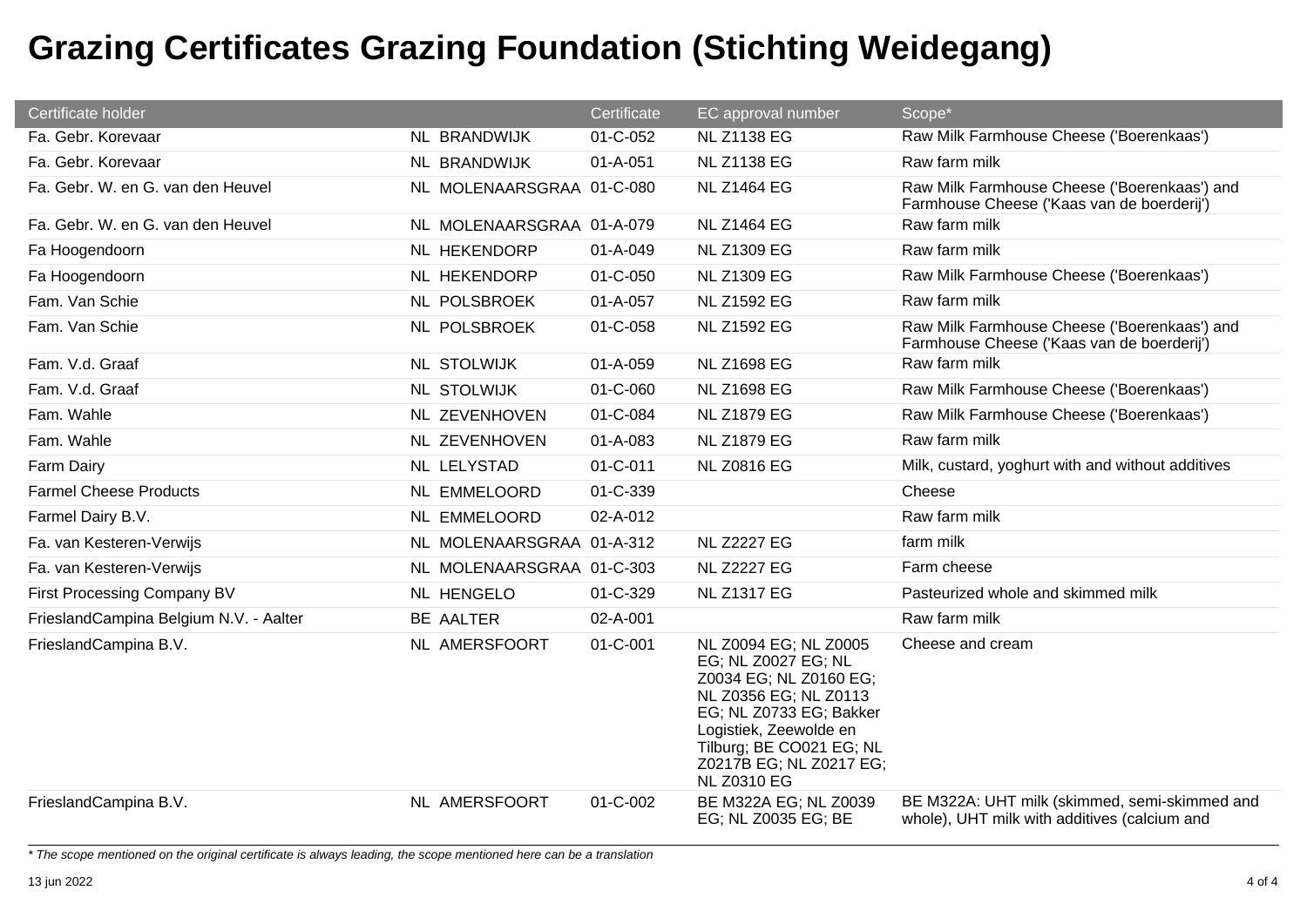| Certificate holder                         |                       | Certificate    | EC approval number  | Scope*                                                                                                                                                                                                                                                                                                                                                                                                                     |
|--------------------------------------------|-----------------------|----------------|---------------------|----------------------------------------------------------------------------------------------------------------------------------------------------------------------------------------------------------------------------------------------------------------------------------------------------------------------------------------------------------------------------------------------------------------------------|
|                                            |                       |                | M325; BE M183       | vitamins), UHT froth milk, UHT buttermilk, UHT<br>chocolate milk and meadow milk concentrate; NL<br>Z0039 EG: Consumption milk, buttermilk, yoghurt,<br>custard, cream; NL Z0035 EG: Fresh dairy products<br>(including various milk flavors, buttermilk, various<br>yoghurt variations with and without added fruit,<br>custards, porridge, cream and various yoghurt drinks);<br>BE M325: Chocolate milk; BE M183: Cream |
| FrieslandCampina B.V.                      | <b>NL AMERSFOORT</b>  | 01-C-316       |                     | Transport of liquid daire ingredient (plant to plant)                                                                                                                                                                                                                                                                                                                                                                      |
| FrieslandCampina B.V.                      | NL AMERSFOORT         | 01-B-003       |                     | Milk transport from farm to factory; Transport of liquid<br>dairy raw materials from factory to factory                                                                                                                                                                                                                                                                                                                    |
| FrieslandCampina B.V.                      | NL AMERSFOORT         | 01-A-004       |                     | Raw farm milk                                                                                                                                                                                                                                                                                                                                                                                                              |
| FrieslandCampina Germany GmbH              | DE HEILBRONN          | 01-C-308       | <b>DE NW 401 EC</b> | Curd                                                                                                                                                                                                                                                                                                                                                                                                                       |
| Fruity Pack B.V.                           | NL ROTTERDAM          | 01-C-357       | <b>NL Z4047 EG</b>  | Yoghurt with added fruit and granola                                                                                                                                                                                                                                                                                                                                                                                       |
| F+S Milchwerk                              | DE COESVELD           | 01-B-266       | <b>DE NW8511 EG</b> | Transport of raw farm milk                                                                                                                                                                                                                                                                                                                                                                                                 |
| F+S Milchwerk                              | DE COESVELD           | 01-C-230       | <b>DE NW8511 EG</b> | Cream                                                                                                                                                                                                                                                                                                                                                                                                                      |
| F+S Milchwerk                              | DE COESVELD           | $01 - A - 265$ | <b>DE NW8511 EG</b> | Raw farm milk                                                                                                                                                                                                                                                                                                                                                                                                              |
| Fude + Serrahn Milchprodukte GmbH & Co. KG | DE BERLIN             | 01-C-319       | DE BE 90003 EG      | Yoghurt                                                                                                                                                                                                                                                                                                                                                                                                                    |
| Gebr. Dunnink B.V.                         | <b>NL NIEUWLEUSEN</b> | 01-C-315       |                     | Raw materials (cream and skimmed milk)                                                                                                                                                                                                                                                                                                                                                                                     |
| Gebr. Dunnink B.V.                         | NL NIEUWLEUSEN        | 01-B-167       |                     | Raw farm milk and dairy ingredients (including cream<br>and skim milk)                                                                                                                                                                                                                                                                                                                                                     |
| Gestam Kaasexport B.V.                     | <b>NL EDAM</b>        | 01-C-187       | <b>NL Z0164 EG</b>  | Whole cheese                                                                                                                                                                                                                                                                                                                                                                                                               |
| Globemilk B.V.                             | NL BOXMEER            | 01-C-032       | <b>NL Z0965 EG</b>  | Skimmed milk UHT, semi-skimmed milk UHT and<br>whole milk UHT; pasteurized standardized milk and<br>cream                                                                                                                                                                                                                                                                                                                  |
| Goedhart Convenience B.V.                  | NL LEEUWARDEN         | 01-C-132       | <b>NL Z4049 EG</b>  | Product with at least 10% dairy ingredients<br>(sandwiches and croissants)                                                                                                                                                                                                                                                                                                                                                 |
| Goedhart Patisserie Panningen              | NL HEDEL              | 01-C-358       |                     | Yoghurt (with fruit and granola)                                                                                                                                                                                                                                                                                                                                                                                           |
| Goumanisto NV                              | BE ANDENNE            | 02-C-001       | <b>BE CO508/B15</b> | Cheese                                                                                                                                                                                                                                                                                                                                                                                                                     |
| Groenvries B.V.                            | <b>NL RUTTEN</b>      | 01-C-117       | <b>NL Z0807 EG</b>  | Foil cheese and natural cheese                                                                                                                                                                                                                                                                                                                                                                                             |
| Grozette B.V.                              | NL WOERDEN            | 01-C-015       | <b>NL Z0650 EG</b>  | Grated and sliced cheese                                                                                                                                                                                                                                                                                                                                                                                                   |
| Hazeleger Kaas B.V.                        | NL BARNEVELD          | 01-C-131       | <b>NL Z4068EG</b>   | Sliced and packaged cheese                                                                                                                                                                                                                                                                                                                                                                                                 |
| Hazeleger Kaas B.V. - Hanzeweg             | NL BARNEVELD          | 01-C-020       | <b>NL Z0114 EG</b>  | Dutch cheese and cheese with herbs and seeds                                                                                                                                                                                                                                                                                                                                                                               |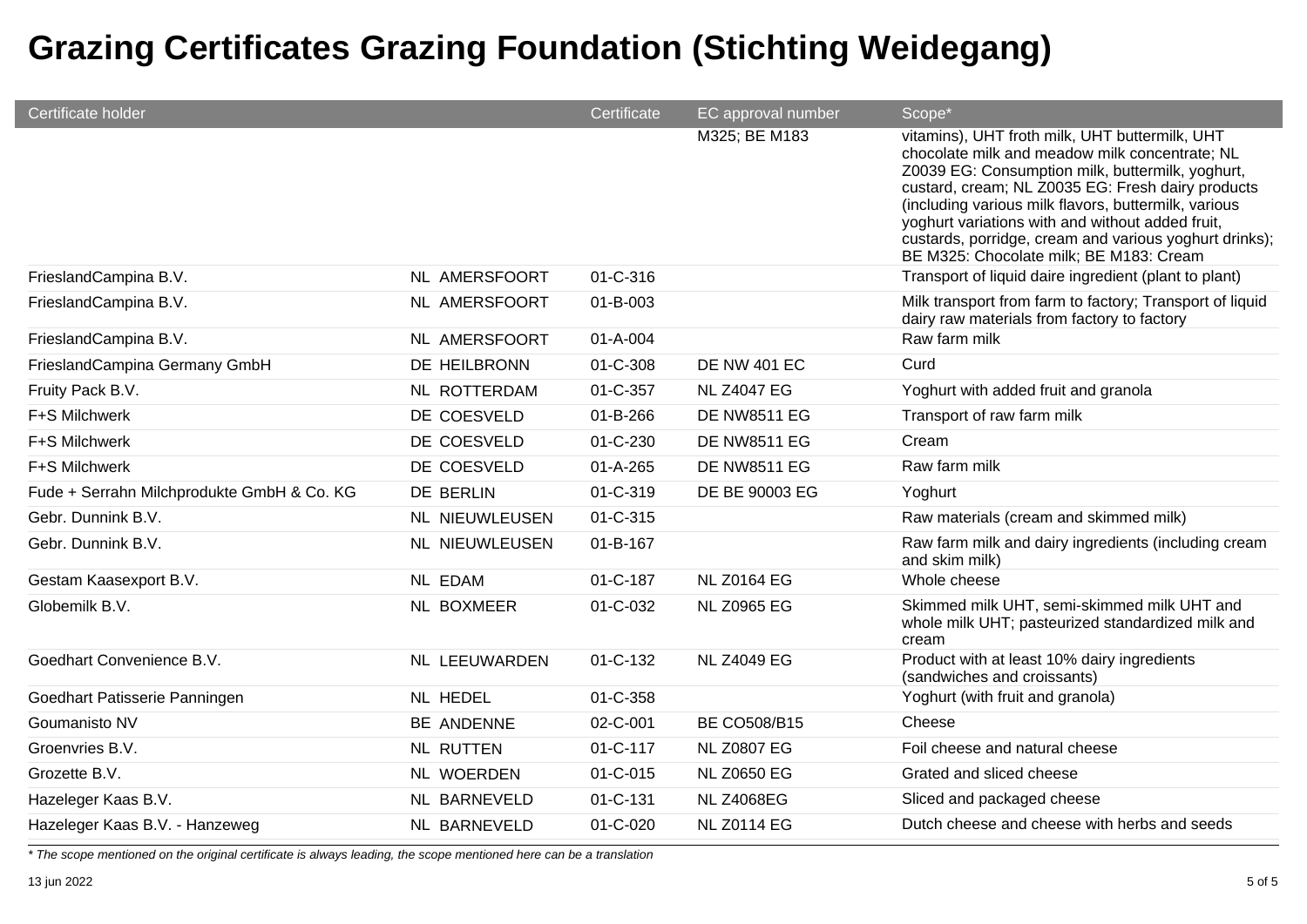| Certificate holder              |                       | Certificate    | EC approval number              | Scope*                                                                                                                                                             |
|---------------------------------|-----------------------|----------------|---------------------------------|--------------------------------------------------------------------------------------------------------------------------------------------------------------------|
| H. Bouter Kaashandel B.V.       | NL GROOT-AMMERS       | 01-C-035       | <b>NL Z0134 EG</b>              | Cheese                                                                                                                                                             |
| <b>Herman Desserts</b>          | BE OOSTENDE           | 01-C-274       |                                 | Chocolate mousse and mousse varieties                                                                                                                              |
| Hochwald Foods Nederland B.V.   | NL BOLSWARD           | 01-B-174       | <b>NL Z0874 EG</b>              | Raw farm milk                                                                                                                                                      |
| Hochwald Foods Nederland B.V.   | NL BOLSWARD           | $01 - A - 182$ | <b>NL Z0874 EG</b>              | Raw farm milk                                                                                                                                                      |
| Hochwald Foods Nederland B.V.   | NL BOLSWARD           | 01-C-175       | <b>NL Z0874 EG</b>              | Condensed milk                                                                                                                                                     |
| Hoeve Waterrijk                 | NL RIJPWETERING       | 01-C-096       | <b>NL Z1648 EG</b>              | Raw Milk Farmhouse Cheese ('Boerenkaas')                                                                                                                           |
| Hoeve Waterrijk                 | NL RIJPWETERING       | 01-A-095       | <b>NL Z1648 EG</b>              | Raw farm milk                                                                                                                                                      |
| Hollebeekhoeve - Quirynen Group | <b>BE KRUIBEKE</b>    | 02-A-013       |                                 | Raw farm milk                                                                                                                                                      |
| IJspaleis B.V.                  | NL SPRUNDEL           | $01 - C - 140$ |                                 | Ice cream products                                                                                                                                                 |
| Incopack N.V.                   | BE DILSEN-STOKKEM     | 01-C-208       | <b>BE CO 368 EG</b>             | Cream product                                                                                                                                                      |
| Incorock NV                     | BE DILSEN-STOKKEM     | 01-C-307       | BE CO 368B EG                   | rice porridge                                                                                                                                                      |
| Inex N.V.                       | BE BAVEGEM            | 02-A-007       |                                 | Raw farm milk                                                                                                                                                      |
| Inex N.V.                       | BE BAVEGEM            | 02-C-007       | <b>BE M157-II EG</b>            | Consumer milk (including chocolate milk and<br>lactose-free milk), buttermilk, drink yoghurt and cream                                                             |
| Inex N.V.                       | BE BAVEGEM            | 02-B-007       | <b>BE M157-II EG</b>            | Raw farm milk                                                                                                                                                      |
| Interfood B.V.                  | NL BLADEL             | 01-C-342       |                                 | The purchase and sale of dairy products (whole milk<br>concentrate, skimmed milk, skimmed milk<br>concentrate, buttermilk, cream, whey and permeate<br>concentrate |
| J. Kuiper-De Jong               | <b>NL GIESSENBURG</b> | $01 - C - 102$ | <b>NL Z1243 EG</b>              | Raw Milk Farmhouse Cheese ('Boerenkaas')                                                                                                                           |
| J. Kuiper-De Jong               | <b>NL GIESSENBURG</b> | $01 - A - 101$ | <b>NL Z1243 EG</b>              | Raw farm milk                                                                                                                                                      |
| Jongenhoeve B.V.                | NL BERGAMBACHT        | 01-C-076       | <b>NL Z1061 EG</b>              | Raw Milk Farmhouse Cheese ('Boerenkaas') and<br>Farmhouse Cheese ('Kaas van de boerderij')                                                                         |
| Jongenhoeve B.V.                | NL BERGAMBACHT        | 01-A-075       | <b>NL Z1061 EG</b>              | Raw farm milk                                                                                                                                                      |
| J. van Wieringen & Zn.          | NL HOOGMADE           | $01 - C - 104$ | <b>NL Z1338 EG</b>              | Cheese                                                                                                                                                             |
| J. van Wieringen & Zn.          | NL HOOGMADE           | $01 - A - 103$ | <b>NL Z1338 EG</b>              | Cheese                                                                                                                                                             |
| Kaamps Cheese B.V.              | NL DEURNINGEN         | 01-A-340       |                                 | rauwe melk                                                                                                                                                         |
| Kaamps Cheese B.V.              | NL DEURNINGEN         | 01-C-149       | NL Z1192 EG; NL Z0991 EG Cheese |                                                                                                                                                                    |
| Kaasboerderij Berkhout B.V.     | NL HOOGWOUD           | 01-C-294       | <b>NL Z1173 EG</b>              | Cheese                                                                                                                                                             |
| Kaasboerderij de Twee Hoeven    | NL HAASBRECHT         | $01 - A - 047$ | <b>NL Z1264 EG</b>              | Raw farm milk                                                                                                                                                      |

*\* The scope mentioned on the original certificate is always leading, the scope mentioned here can be a translation*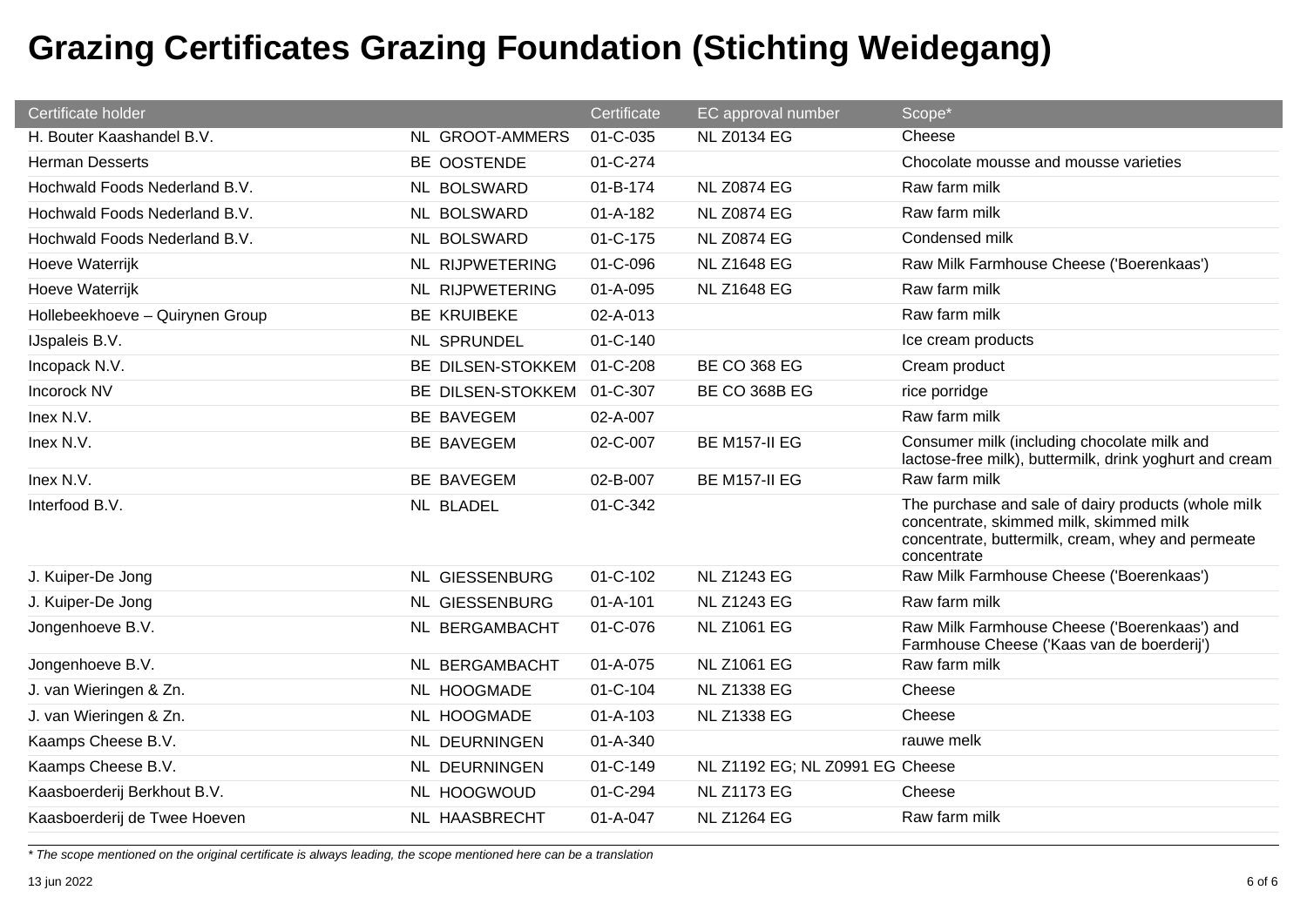| Certificate holder                             |                             | Certificate    | EC approval number | Scope*                                                                                     |
|------------------------------------------------|-----------------------------|----------------|--------------------|--------------------------------------------------------------------------------------------|
| Kaasboerderij de Twee Hoeven                   | <b>NL HAASBRECHT</b>        | 01-C-048       | <b>NL Z1264 EG</b> | Raw Milk Farmhouse Cheese ('Boerenkaas')                                                   |
| Kaasboerderij Poldergenot V.O.F.               | <b>NL RUTTEN</b>            | 01-C-201       | <b>NL Z2045 EG</b> | Whole cheese with and without herbs                                                        |
| Kaasboerderij Poldergenot V.O.F.               | <b>NL RUTTEN</b>            | $01 - B - 200$ | <b>NL Z2045 EG</b> | Raw farm milk                                                                              |
| Kaasboerderij Poldergenot V.O.F.               | <b>NL RUTTEN</b>            | $01 - A - 277$ | <b>NL Z2045 EG</b> | Raw farm milk                                                                              |
| Kaasboerderij Verweij C.V.                     | NL POLSBROEK                | $01 - C - 123$ | <b>NL Z1593 EG</b> | Raw Milk Farmhouse Cheese ('Boerenkaas') and<br>Farmhouse Cheese ('Kaas van de boerderij') |
| Kaasboerderij Verweij C.V.                     | NL POLSBROEK                | $01 - A - 122$ | <b>NL Z1593 EG</b> | Raw farm milk                                                                              |
| Kaashandel Remijn B.V.                         | NL KERKDRIEL                | 01-C-165       | <b>NL Z0785 EG</b> | Whole and sliced cheese                                                                    |
| Kaasimport Jan Dupont N.V.                     | <b>BE BRUGGE</b>            | 02-C-169       | BE CO378A EG       | Whole cheese and sliced cheese (slices, pieces,<br>cubes) and remaining cheese parts       |
| Kaasmakerij de Terschellinger B.V.             | NL WEST-TERSCHELL 01-C-229  |                | <b>NL Z0255 EG</b> | Cheese                                                                                     |
| Kaasmakerij Henri Willig B.V.                  | NL HEERENVEEN               | 01-B-184       | <b>NL Z0867 EG</b> | Raw farm milk                                                                              |
| Kaasmakerij Henri Willig B.V.                  | NL HEERENVEEN               | $01 - A - 183$ | <b>NL Z0867 EG</b> | Raw farm milk                                                                              |
| Kaasmakerij Henri Willig B.V.                  | NL HEERENVEEN               | 01-C-185       | <b>NL Z0867 EG</b> | Cheese                                                                                     |
| Kaas-Pack Holland B.V.                         | NL HOOGEVEEN                | 01-C-241       | <b>NL Z0159 EG</b> | Grated and slices of semi-hard cheese                                                      |
| Kaasveredeling Kruijt B.V.                     | NL ZEGVELD                  | 01-C-173       | <b>NL Z4010 EG</b> | Cheese (whole, pieces and slices)                                                          |
| Kaptein                                        | NL HEILOO                   | 01-C-204       | <b>NL Z0445 EG</b> | Sliced and grated cheese                                                                   |
| Kasi Food B.V.                                 | <b>NL LOPIK</b>             | 01-C-220       | <b>NL Z0941 EG</b> | Cheese souffle filling                                                                     |
| KH Dairy Sourcing B.V.                         | NL COEVORDEN                | 01-C-129       | <b>NL Z1956 EG</b> | Consumer milk, drinking yoghurt, (fruit)yoghurt,<br>buttermilk, cream and skimmed milk     |
| Klasse Kaas De Groot B.V.                      | <b>NL ZOETERMEER</b>        | 01-C-194       | <b>NL Z0174 EG</b> | Packed semi-hard cheese (pieces)                                                           |
| Klaverkaas B.V.                                | NL MIDDENMEER               | 01-C-354       | <b>NLZ4117 EG</b>  | Cheese                                                                                     |
| Klaverkaas B.V.                                | NL WINKEL                   | $01 - A - 171$ | <b>NL Z1832 EG</b> | Raw farm milk                                                                              |
| Klaverkaas B.V.                                | <b>NL WINKEL</b>            | 01-C-021       | <b>NL Z1832 EG</b> | Cheese                                                                                     |
| Koel- en Vrieshuis Klaas de Jong B.V.          | <b>NL BUNNIK</b>            | 01-C-164       | <b>NL Z0940 EG</b> | Foil cheese                                                                                |
| Koninklijke VIV Buisman B.V. - Wijk en Aalburg | NL WIJK EN AALBURG 01-C-296 |                | <b>NL Z0051 EG</b> | Repacking meadow butter in small packages (125,<br>250, 400 and 500g)                      |
| Koninklijke VIV Buisman B.V. - Zelhem          | NL ZELHEM                   | 01-C-291       | <b>NL Z003 EG</b>  | <b>Butter</b>                                                                              |
| Kraats Kaas B.V.                               | NL HOOGEVEEN                | 01-C-263       | <b>NL Z0187 EG</b> | Sliced cheese/grated cheese                                                                |
| LaBan Foods                                    | NL BODEGRAVEN               | 01-C-211       | <b>NL Z0362 EG</b> | <b>Butter</b>                                                                              |
|                                                |                             |                |                    |                                                                                            |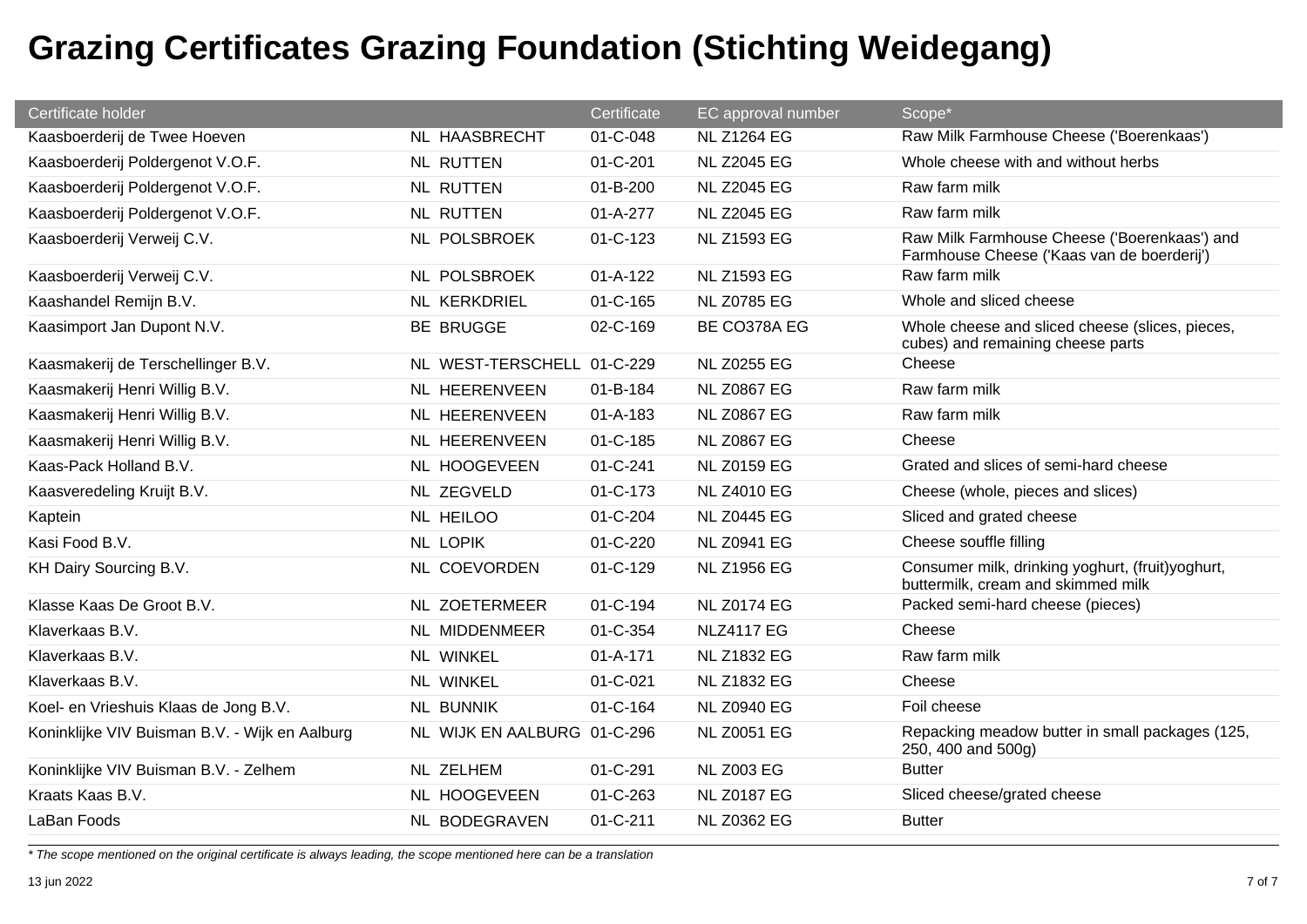| Certificate holder                             |                          | Certificate    | EC approval number  | Scope*                                                                                                                                  |
|------------------------------------------------|--------------------------|----------------|---------------------|-----------------------------------------------------------------------------------------------------------------------------------------|
| La Concorde N.V.                               | BE MERCHTEM              | 01-C-197       | <b>BE M206 EG</b>   | Cream                                                                                                                                   |
| Lactalis Leerdammer                            | NL SCHOONREWOER 01-B-027 |                |                     | Raw farm milk                                                                                                                           |
| Lactalis Leerdammer                            | NL SCHOONREWOER 01-C-163 |                |                     | NL Z0026 EC; NL Z0106 EC Whole and cut cheese (Leerdammer types)                                                                        |
| Lactalis Leerdammer                            | NL SCHOONREWOER 01-A-031 |                |                     | Raw farm milk                                                                                                                           |
| Lactalis Leerdammer - Dalfsen                  | NL DALFSEN               | $01 - C - 130$ | <b>NL Z0054 EC</b>  | Cheese, cream and cheese whey                                                                                                           |
| Lactalis Leerdammer- Wageningen                | NL WAGENINGEN            | 01-C-134       | <b>NL Z0740 EC</b>  | Cheese (pieces and slices)                                                                                                              |
| Lactis Pur Natur                               | BE SINT PIETERS          | 01-C-181       | BE M007 EG          | Milk and (sugared) cream                                                                                                                |
| <b>Lactis Pur Natur</b>                        | BE SINT PIETERS          | $01 - A - 179$ | <b>BE M007 EG</b>   | Raw farm milk                                                                                                                           |
| Lactis Pur Natur                               | BE SINT PIETERS          | $01 - B - 180$ | BE M007 EG          | Raw farm milk                                                                                                                           |
| Laiterie des Ardennes                          | BE RECOGNE               | 02-A-006       |                     | Raw farm milk                                                                                                                           |
| Laiterie des Ardennes                          | BE RECOGNE               | 02-B-006       |                     | Raw milk                                                                                                                                |
| Laiterie Walhorn SA                            | BE WALHORN               | 02-C-020       | <b>BE L263-I CE</b> | <b>UHT milk</b>                                                                                                                         |
| LEBO Kaas B.V.                                 | <b>NL LOPIK</b>          | 01-C-176       | <b>NL Z0779 EG</b>  | Creamcheese                                                                                                                             |
| Les Maitres Laitiers du Cotentin Meautis (MLC) | FR MEAUTIS               | 05-C-002       | FR 50.298.001 CE    | <b>UHT</b> milk                                                                                                                         |
| Les Maitres Laitiers du Cotentin (MLC)         | FR SOTTEVAST             | 05-B-001       | FR 50.579.001 CE    | Raw cows milk                                                                                                                           |
| Les Maitres Laitiers du Cotentin (MLC)         | FR SOTTEVAST             | 05-C-001       | FR 50.579.001 CE    | Fromage fraiche with different fat contents, with or<br>without added sugars, fruyit puree and chololate                                |
| Les Maitres Laitiers du Cotentin (MLC)         | FR SOTTEVAST             | 05-A-001       | FR 50.579.001 CE    | Raw cows milk                                                                                                                           |
| Limelco N.V.                                   | BE ZONHOVEN              | 02-A-009       |                     | Raw farm milk                                                                                                                           |
| Limelco N.V.                                   | BE ZONHOVEN              | 02-C-009       | <b>BE M169</b>      | Soft cheese (cottage cheese/kwark)                                                                                                      |
| Limelco N.V.                                   | BE ZONHOVEN              | 02-B-009       | <b>BE M169</b>      | Raw farm milk                                                                                                                           |
| Loyez Woessen                                  | FR PHALEMPIN             | 01-C-271       | FR 59.462.030 CE    | <b>Butter</b>                                                                                                                           |
| <b>Luxlait Association Agricole</b>            | LU ROOST/BISSEN          | 01-A-310       | LU-L2 CE            | raw milk                                                                                                                                |
| <b>Luxlait Association Agricole</b>            | LU ROOST/BISSEN          | 01-C-314       | LU-L2 CE            | yogurt with fruits / drinking yogurt (fermented milk)<br>and pasteurized milk for consumption full fat skimmed<br>and semi skimmed milk |
| <b>Luxlait Association Agricole</b>            | LU ROOST/BISSEN          | 01-B-311       | LU-L2 CE            | raw milk                                                                                                                                |
| Maatschap A.C. en C.J. de Jongh                | <b>NL HAAFTEN</b>        | $01 - C - 256$ | <b>NL Z2192 EG</b>  | Raw Milk Farmhouse Cheese ('Boerenkaas')                                                                                                |
| Maatschap A.C. en C.J. de Jongh                | NL HAAFTEN               | $01 - A - 255$ | <b>NL Z2192 EG</b>  | Raw farm milk                                                                                                                           |

*\* The scope mentioned on the original certificate is always leading, the scope mentioned here can be a translation*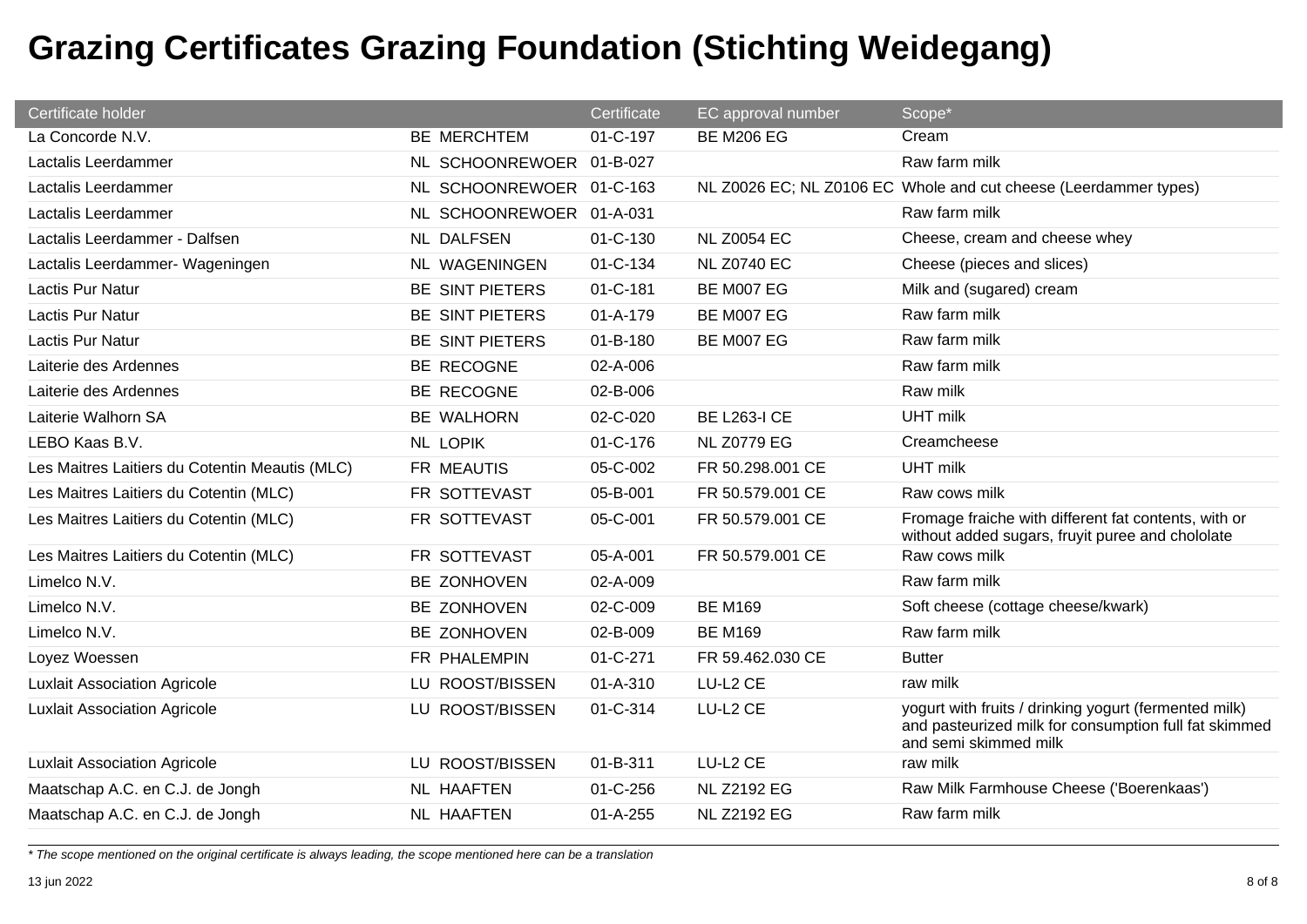| Certificate holder                       |                            | Certificate    | EC approval number  | Scope*                                                                                                                       |
|------------------------------------------|----------------------------|----------------|---------------------|------------------------------------------------------------------------------------------------------------------------------|
| Maatschap C.T en S.W. Overbeek           | NL BENSCHOP                | $01 - C - 100$ | <b>NL Z1054 EG</b>  | Cheese                                                                                                                       |
| Maatschap C.T en S.W. Overbeek           | NL BENSCHOP                | 01-A-099       | <b>NL Z1054 EG</b>  | Raw farm milk                                                                                                                |
| Maatschap de Wit                         | NL MONTFOORT               | 01-C-252       | <b>NL Z1472 EG</b>  | Raw Milk Farmhouse Cheese ('Boerenkaas')                                                                                     |
| Maatschap de Wit                         | NL MONTFOORT               | $01 - A - 251$ | <b>NL Z1472 EG</b>  | Raw farm milk                                                                                                                |
| Maatschap Menken                         | NL HAZERSWOUDE-RI 01-A-073 |                | <b>NL Z1295 EG</b>  | Raw farm milk                                                                                                                |
| Maatschap Menken                         | NL HAZERSWOUDE-RI 01-C-074 |                | <b>NL Z1295 EG</b>  | Raw Milk Farmhouse Cheese ('Boerenkaas')                                                                                     |
| Maatschap van Blokland                   | NL BIDDINGHUIZEN           | $01 - A - 120$ | <b>NL Z1171 EG</b>  | Raw farm milk                                                                                                                |
| Maatschap van Blokland                   | NL BIDDINGHUIZEN           | 01-C-121       | <b>NL Z1171 EG</b>  | Farmhouse Cheese ('Kaas van de boerderij')                                                                                   |
| Maatschap W. en A. van Zeeburg en L. Vis | NL DOORNSPIJK              | 01-C-072       | <b>NL Z1201 EG</b>  | Raw Milk Farmhouse Cheese ('Boerenkaas')                                                                                     |
| Maatschap W. en A. van Zeeburg en L. Vis | NL DOORNSPIJK              | 01-A-071       | <b>NL Z1201 EG</b>  | Raw farm milk                                                                                                                |
| MAAZ Cheese B.V.                         | NL BODEGRAVEN              | 01-C-295       | <b>NL Z4095 EG</b>  | Cheese, sliced cheese                                                                                                        |
| Melk Transport Twente B.V.               | NL HARDENBERG              | 01-B-128       |                     | Transport of raw farm milk and dairy ingredients                                                                             |
| Melk Transport Twente B.V.               | NL HARDENBERG              | 01-C-317       |                     | dairy ingredients                                                                                                            |
| Mikka bvba                               | BE DEINZE                  | 02-A-004       |                     | Raw farm milk                                                                                                                |
| Milcobel CV                              | <b>BE KALLO</b>            | 02-B-003       |                     | Raw farm milk                                                                                                                |
| Milcobel CV                              | <b>BE KALLO</b>            | 02-A-003       |                     | Raw farm milk                                                                                                                |
| Milcobel Dairy nv - Moorslede            | BE MOORSLEDE               | 02-C-264       | <b>BE M048 EG</b>   | Cheese                                                                                                                       |
| Molkerei Wiegert GmbH & Co. KG           | DE VELEN                   | 01-B-309       | <b>DE NW 515 EG</b> | Raw cows milk                                                                                                                |
| Molkerei Wiegert GmbH & Co. KG           | DE VELEN                   | 01-C-318       | <b>DE NW 515 EG</b> | Processing: whole milk, skimmes milk, skimmed milk<br>concentrate (cream and yoghurt)<br>Transport: Processed dairy products |
| M.P. van de Bas                          | NL OUDERKERK AAN           | 01-A-077       | <b>NL Z1532 EG</b>  | Raw farm milk                                                                                                                |
| M.P. van de Bas                          | NL OUDERKERK AAN           | 01-C-078       | <b>NL Z1532 EG</b>  | Raw Milk Farmhouse Cheese ('Boerenkaas')                                                                                     |
| Mts. De Jong                             | NL STREEFKERK              | 01-A-097       | <b>NL Z1732 EG</b>  | Raw farm milk                                                                                                                |
| Mts. De Jong                             | <b>NL STREEFKERK</b>       | 01-C-098       | <b>NL Z1732 EG</b>  | Raw Milk Farmhouse Cheese ('Boerenkaas')                                                                                     |
| Mts. H.D en G. Lekkerkerker              | NL MONTFOORT               | 01-C-247       | <b>NL Z2023 EG</b>  | Raw Milk Farmhouse Cheese ('Boerenkaas')                                                                                     |
| Mts. H.D en G. Lekkerkerker              | NL MONTFOORT               | $01 - A - 246$ | <b>NL Z2023 EG</b>  | Raw farm milk                                                                                                                |
| Mts. Schutte                             | NL AGELO                   | $01 - A - 320$ | <b>NL Z2299 EG</b>  | Raw farm milk                                                                                                                |
| Mts. Schutte                             | NL AGELO                   | 01-C-321       | <b>NL Z2299 EG</b>  | <b>Milk</b>                                                                                                                  |

*\* The scope mentioned on the original certificate is always leading, the scope mentioned here can be a translation*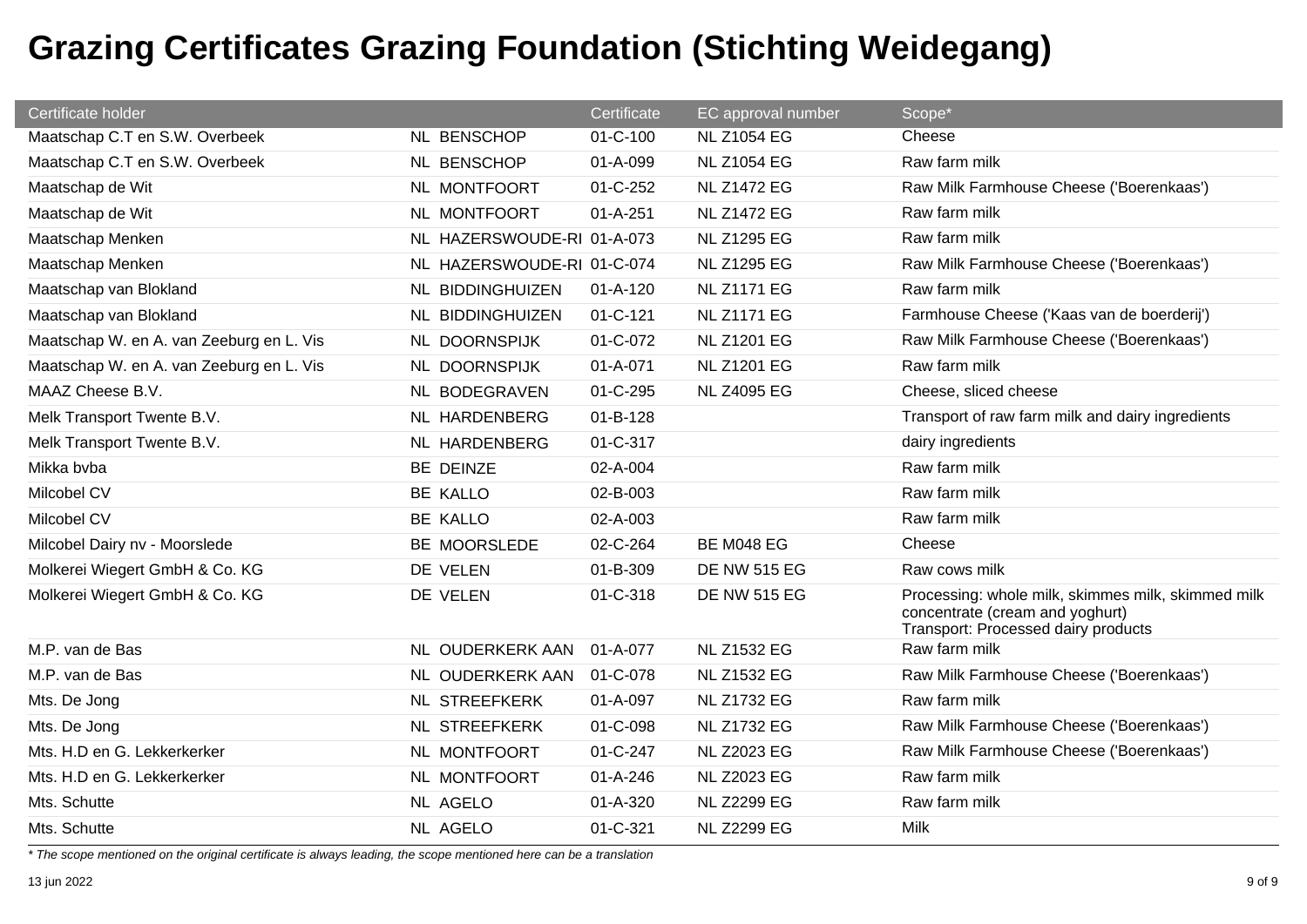| Certificate holder       |                            | Certificate    | EC approval number | Scope*                                                                                                                                                      |
|--------------------------|----------------------------|----------------|--------------------|-------------------------------------------------------------------------------------------------------------------------------------------------------------|
| Münsterland J. Lülf GmbH | DE ROSENDAHL               | 01-C-326       | Z 0356             | milkdrinks and milk mixed drinks in bottles and cans                                                                                                        |
| Nemelco B.V.             | <b>NL NIJKERK</b>          | 01-B-146       |                    | Raw farm milk                                                                                                                                               |
| Nemelco B.V.             | <b>NL NIJKERK</b>          | $01 - A - 210$ |                    | Raw farm milk                                                                                                                                               |
| Novandie                 | FR VIEIL MOUTIER           | 01-C-331       | FR 62.853.030 CE   | Yoghurt and desserts                                                                                                                                        |
| Olympia N.V.             | <b>BE HERFELINGEN</b>      | 02-A-002       | <b>BE M003 EG</b>  | Raw farm milk                                                                                                                                               |
| Olympia N.V.             | <b>BE HERFELINGEN</b>      | 02-B-137       | <b>BE M003 EG</b>  | Raw farm milk                                                                                                                                               |
| Olympia N.V.             | <b>BE HERFELINGEN</b>      | 02-C-138       | <b>BE M003 EG</b>  | Desserts in consumer packaging and (concentrated)<br>milk in bulk                                                                                           |
| Pakeeza Dairies Ltd      | <b>GB ROCHDALE</b>         | 01-A-336       |                    | Raw milk                                                                                                                                                    |
| Pakeeza Dairies Ltd      | <b>GB ROCHDALE</b>         | 01-B-337       |                    | Transport of raw milk                                                                                                                                       |
| Pakeeza Dairies Ltd      | <b>GB ROCHDALE</b>         | 01-C-338       | GB RO 030          | Processing of Meadow milk with addition of<br>fruit/flavour preparation for natural and fruit/flavoured<br>yogurts, filled and chilled into plastic pouches |
| P.P. Onderwater          | NL BODEGRAVEN              | 01-C-056       | <b>NL Z1108 EG</b> | Raw Milk Farmhouse Cheese ('Boerenkaas')                                                                                                                    |
| P.P. Onderwater          | NL BODEGRAVEN              | 01-A-055       | <b>NL Z1108 EG</b> | Raw farm milk                                                                                                                                               |
| Pur Ardenne              | <b>BE MANHAY</b>           | 02-A-011       |                    | Raw farm milk                                                                                                                                               |
| Pur Ardenne              | <b>BE MANHAY</b>           | 02-B-011       |                    | Raw milk                                                                                                                                                    |
| Pur Natur nv             | <b>BE KRUISEM</b>          | 01-C-302       | <b>Be M148 EG</b>  | yoghurt with and without fruits/aroma's/top cup                                                                                                             |
| Qarc                     | NL BLADEL                  | 01-C-333       | <b>NL Z2120 EG</b> | Sour dairy products                                                                                                                                         |
| Qarc                     | NL BLADEL                  | 01-A-332       |                    | Raw milk                                                                                                                                                    |
| Robberse Kaas B.V.       | <b>NL SOEST</b>            | 01-C-196       | <b>NL Z0402 EG</b> | Whole cheese                                                                                                                                                |
| Royaan B.V.              | NL WIJK BIJ                | 01-C-203       | EG118              | Product with at least 10% dairy ingredients (non<br>pre-fried cheese soufflé)                                                                               |
| Schipper Cheese B.V.     | NL ZAANDAM                 | $01 - C - 112$ | <b>NL Z0009 EG</b> | Sliced cheese and processed cheese                                                                                                                          |
| Smits Zevenhuizen B.V.   | NL ZEVENHUIZEN             | 01-C-178       | <b>NL Z0834 EG</b> | Whole cheese and cut pieces                                                                                                                                 |
| Smits Zuivel B.V.        | NL HELLOUW                 | 01-C-195       | <b>NL Z1670 EG</b> | Yoghurt and (fermented) cream                                                                                                                               |
| Socabel SA               | BE MARCHE-EN-FAME 02-A-005 |                |                    | Raw farm milk                                                                                                                                               |
| Socabel SA               | BE MARCHE-EN-FAME 02-B-005 |                | <b>BE 866 EC</b>   | Raw farm milk                                                                                                                                               |
| Sodiaal union            | FR LUDRES                  | W21-002        |                    | Raw farm milk                                                                                                                                               |
| Sodiaal union            | FR LUDRES                  | W21-001        |                    | Raw farm milk                                                                                                                                               |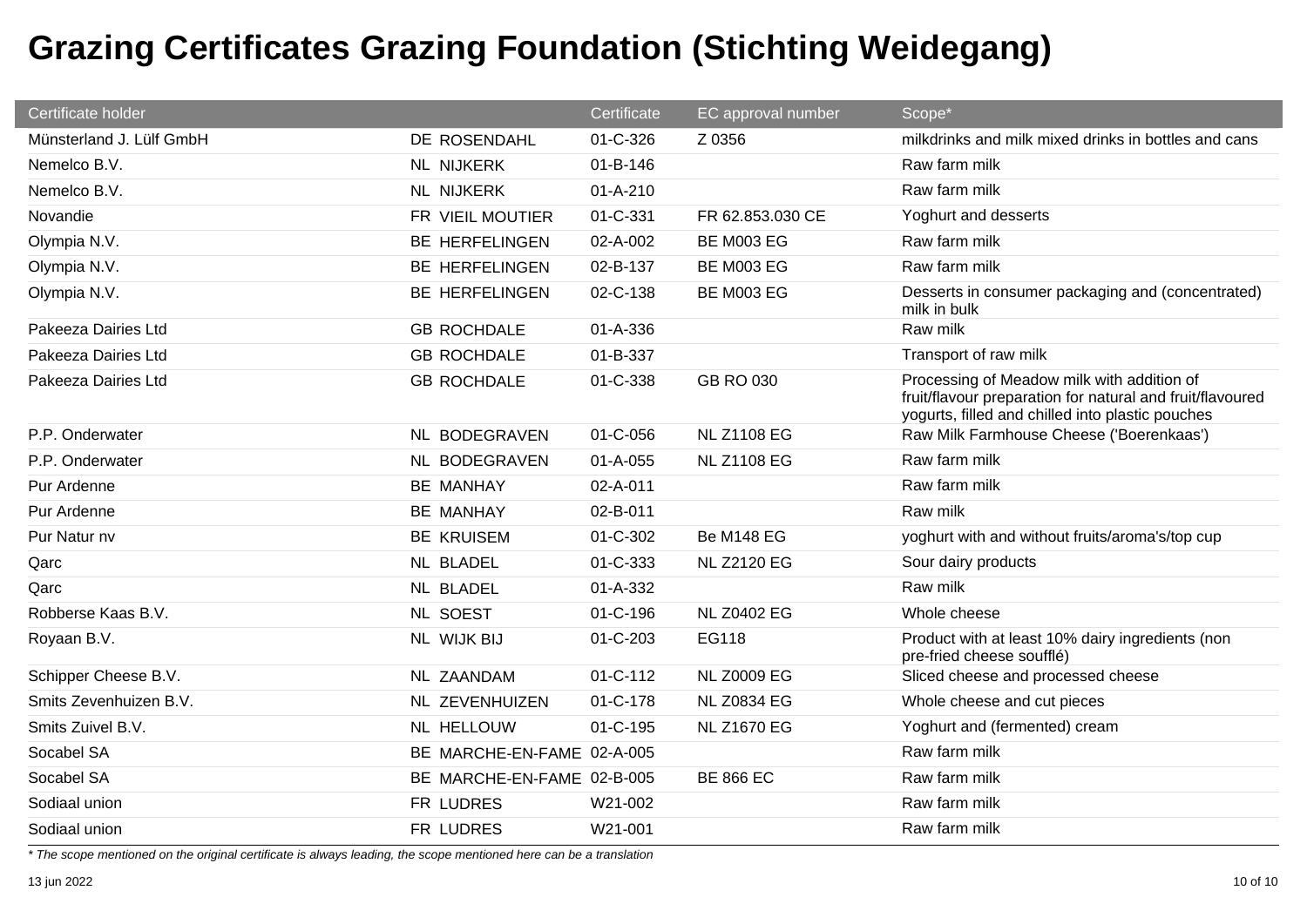| Certificate holder                               |                      | Certificate    | EC approval number                        | Scope*                                                                                                |
|--------------------------------------------------|----------------------|----------------|-------------------------------------------|-------------------------------------------------------------------------------------------------------|
| Solarec SA                                       | BE RECOGNE           | 02-C-021       | <b>BE L352 CE</b>                         | Consumer milk, butter and milk powder                                                                 |
| Topking Productie B.V.                           | <b>NL SCHIEDAM</b>   | 01-C-186       | <b>NL Z4035 EG</b>                        | Product with at least 10% dairy ingredients and<br>cheese residues                                    |
| Turm Sahne                                       | DE OLDENBURG         | 01-C-145       | DE NI 26125 EG                            | Sterilized milk and cream products, coffee cream and<br>condensed milk                                |
| Uniekaas Holland B.V.                            | NL KAATSHEUVEL       | 01-C-139       | <b>NL Z0699 EG</b>                        | Various types of sliced and packaged cheese                                                           |
| Van der Heiden Cheese Services B.V.              | NL VEENENDAAL        | 01-C-133       | <b>NL Z0676 EG</b>                        | Cheese                                                                                                |
| Van der Heiden Kaas B.V.                         | NL BODEGRAVEN        | 01-C-325       | <b>NL Z0121 EG</b>                        | Cheese                                                                                                |
| Vandersterre Groep Packaging B.V.                | NL GROOTEBROEK       | 01-C-014       | <b>NL Z0686 EG</b>                        | Sliced cheese                                                                                         |
| Vandersterre Holland B.V. - Bodegraven           | NL BODEGRAVEN        | 01-C-150       | <b>NL Z0502 EG</b>                        | Cheese                                                                                                |
| Vandersterre Holland B.V. - Meerkerk             | <b>NL MEERKERK</b>   | $01 - C - 161$ | <b>NL Z0171 EG</b>                        | Cheese                                                                                                |
| Van Triest Transport B.V.                        | <b>NL TIEL</b>       | 01-C-306       |                                           | Cream products                                                                                        |
| Van Triest Transport B.V.                        | <b>NL TIEL</b>       | 01-B-305       |                                           | raw milk                                                                                              |
| VecoZuivel B.V.                                  | NL ZEEWOLDE          | 01-C-010       | <b>NL Z1425 EG</b>                        | Consumer milk, buttermilk and drinking yoghurt (incl.<br>breakfast drink), cream, yoghurt and skyr    |
| Veehouderij- en Zuivelbedrijf Van Erk            | NL BERKENWOUDE       | $01 - A - 045$ | <b>NL Z1079 EG</b>                        | Raw farm milk                                                                                         |
| Veehouderij- en Zuivelbedrijf Van Erk            | NL BERKENWOUDE       | 01-C-046       | <b>NL Z1079 EG</b>                        | Raw Milk Farmhouse Cheese ('Boerenkaas'),<br>Farmhouse Cheese ('Kaas van de boerderij') and<br>butter |
| Verburg Kaas                                     | NL BODEGRAVEN        | 01-C-313       | <b>NL Z0117 EG</b>                        | cheese                                                                                                |
| Vergeer Holland                                  | <b>NL REEUWIJK</b>   | 01-C-005       | <b>NL Z0507 EG</b>                        | Cheese in slices, pieces and cubes                                                                    |
| Vergeer Holland - locaties Woerden en Bodegraven | NL WOERDEN           | 01-C-267       | NL Z0507i EG; NL Z0812<br>EG; NL Z0900 EG | Whole cheese and sliced, cut and grated cheese                                                        |
| Visser Kaashandel B.V.                           | <b>NL HUIZEN</b>     | 01-C-219       | <b>NL Z0491 EG</b>                        | Ripening, cutting and packaging of cheese                                                             |
| V.O.F. Cornelis Hoeve                            | <b>NL LEKKERKERK</b> | 01-C-237       | <b>NL Z1939 EG</b>                        | Raw Milk Farmhouse Cheese ('Boerenkaas'),<br>Farmhouse Cheese ('Kaas van de boerderij')               |
| V.O.F. Cornelis Hoeve                            | NL LEKKERKERK        | $01 - A - 236$ | <b>NL Z1939 EG</b>                        | Raw farm milk                                                                                         |
| V.O.F. Gebr. Van Leeuwen                         | NL KOUDEKERK AAN     | 01-C-111       | <b>NL Z1384 EG</b>                        | Raw Milk Farmhouse Cheese ('Boerenkaas') and<br>Farmhouse Cheese ('Kaas van de boerderij')            |
| V.O.F. Gebr. Van Leeuwen                         | NL KOUDEKERK AAN     | $01 - A - 110$ | <b>NL Z1384 EG</b>                        | Raw farm milk                                                                                         |
| V.O.F. J.P. den Besten                           | NL LANGERAK          | $01 - A - 043$ | <b>NL Z1394 EG</b>                        | Raw farm milk                                                                                         |
| V.O.F. J.P. den Besten                           | NL LANGERAK          | 01-C-044       | <b>NL Z1394 EG</b>                        | Raw Milk Farmhouse Cheese ('Boerenkaas')                                                              |